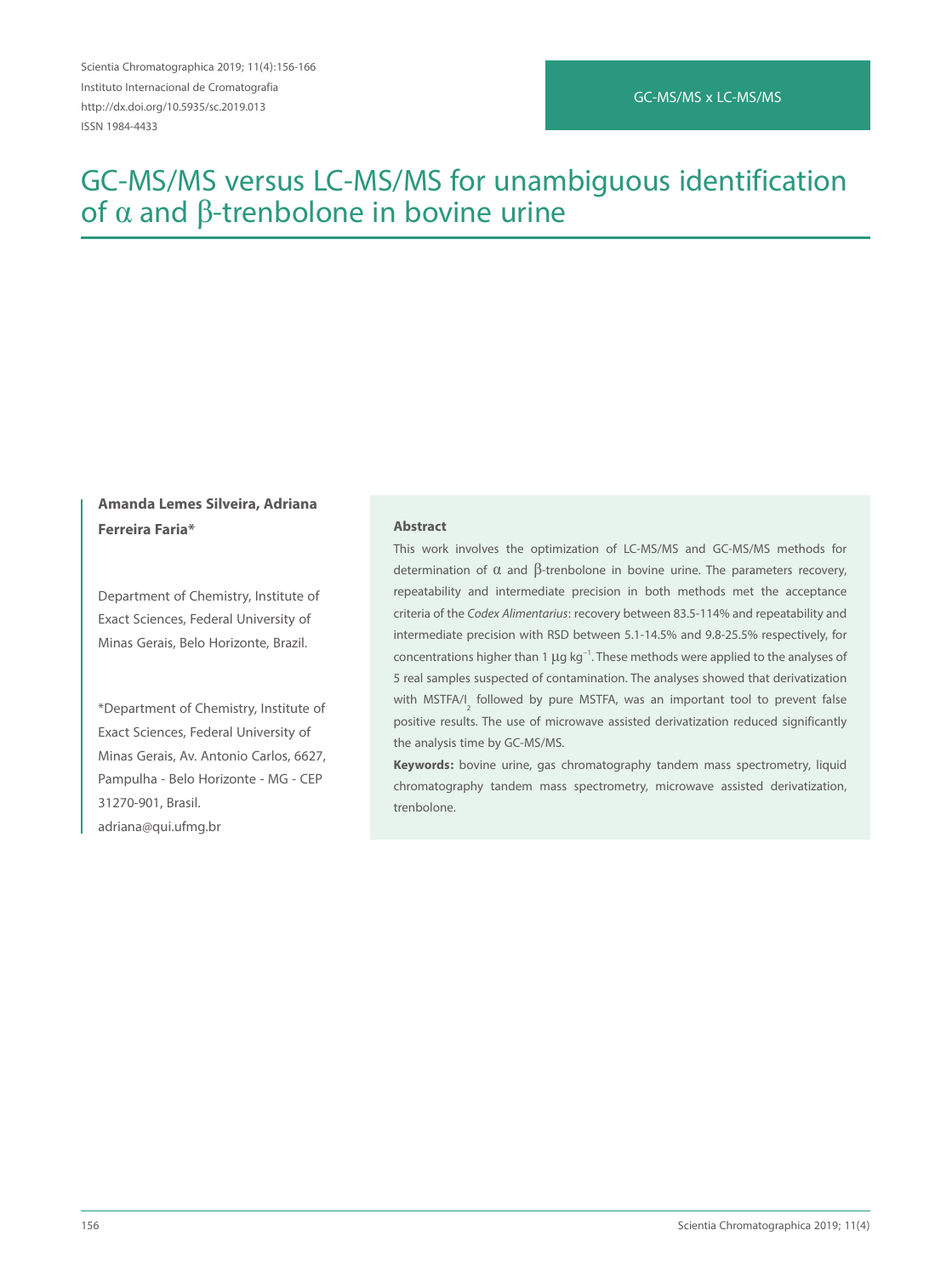# **1. Introduction**

Trenbolone is a synthetic anabolic steroid with androgenic properties and is considered an exogenous growth promoter. Trenbolone is administered to beef cattle to increase the feed efficiency and production profitability in the form of esters: acetate, hexahydrobenzylcarbonate and enanthate (1). In Canada and the USA, the use of trenbolone is approved (2-3). However, in Europe (4) and many other parts of the world, such as Brazil (5), its use is banned and the minimum required performance limit (MRPL) is 2  $\mu$ g kg<sup>-1</sup> in bovine urine (6). Trenbolone acetate implants are the most commonly used in beef cattle. After application, trenbolone acetate is hydrolyzed to 17β-trenbolone, the most active biological form of trenbolone, and excreted primarily as  $17\alpha$ -trenbolone metabolite (7). Therefore, the determination of 17α-trenbolone and 17β-trenbolone in bovine urine has been used to identify the use of trenbolone acetate.

Literature data indicate that liquid chromatography (LC) is the preferred analytical technique for identification and quantification of trenbolone in bovine urine (8-16); however, gas chromatography/mass spectrometry (GC/ MS) is also used (17-22). Sample preparation of these methods is based on trenbolone hydrolysis, which is mainly excreted in urine in the form of glucuronide and sulfate, followed by liquid-liquid extraction (LLE) and/ or solid phase extraction (SPE). GC methods presented the disadvantage of the additional derivatization step, but showed better chromatographic resolution and high sensitivity, when compared to LC methods.

The derivatization of 4,9,11-triene conjugated compounds, such as trenbolone, still pose difficulties due to the keto function in their structures. The combination of N-methyl-N-(trimethylsilyl)-trifluoracetamide (MSTFA) with catalysts may be the solution for these difficulties. Several reagents were used for derivatization of trenbolone: methoxylamine hydrochloride/pyridine followed by N,O-Bis(trimethylsilyl)trifluoroacetamide (BSTFA) (17); O-methylhydroxylamine hydrochloride/

pyridine followed by MSTFA/ trimethylsilylimidazole (TMSI) (20); TMSI:BSTFA (22) and MSTFA/ $I_2$  (18, 21).  $MSTFA/I<sub>2</sub>$  forms derivatives with specific mass spectra for α and β-trenbolone, at very low concentration levels, making it possible to unambiguously identify the presence of trenbolone in bovine urine (18).

In this work, GC-MS/MS and LC-MS/MS methods were optimized and applied to analysis of  $17\alpha$ -trenbolone and 17β-trenbolone in bovine urine samples suspected of contamination. The GC-MS/MS method involved derivatization with  $MSTFA/I_2$ , followed by pure MSTFA, employing for the first time microwave assisted derivatization, which significantly reduced the analysis time.

# **2. Experimental**

# **2.1. Reagents, buffer solutions and cartridges**

All reagents were of analytical grade. Methanol was acquired from Tedia (Fairfield, USA); glacial acetic acid, enzyme β-glucuronidase from *Helix pomatia* (type-2,  $\geq$ 100,000 units/mL), diethyl ether, MSTFA and 2,2,4-trimethylpentane (isooctane) were purchased from Sigma-Aldrich (Saint Louis, USA); n-hexane was acquired from Vetec (Rio de Janeiro, Brazil); acetone was provided by J. T. Baker (Philipsburg, USA); resublimed iodine, hydrochloric acid and 2-amino-2-hydroxymethylpropane-1,3-diol (TRIS) were purchased from Êxodo Científica (São Paulo, Brazil); anhydrous sodium acetate was provided by Neon Comercial (São Paulo, Brazil). Ultrapure water was generated by Milli-Q Millipore system (Billerica, USA).

Sodium acetate buffer 2 mol  $L^{-1}$  (pH 5.2) was prepared from a mixture of sodium acetate with acetic acid. TRIS solution 2 mol  $L^{-1}$  (pH 9.5) was prepared from a mixture of TRIS with hydrochloric acid.

HLB Supel cartridges (200 mg/6 mL) were purchased from Sigma-Aldrich (Saint Louis, USA) and aminopropylsilane cartridges Sep-Pak (200 mg/6 mL) were purchased from Waters (São Paulo, Brazil).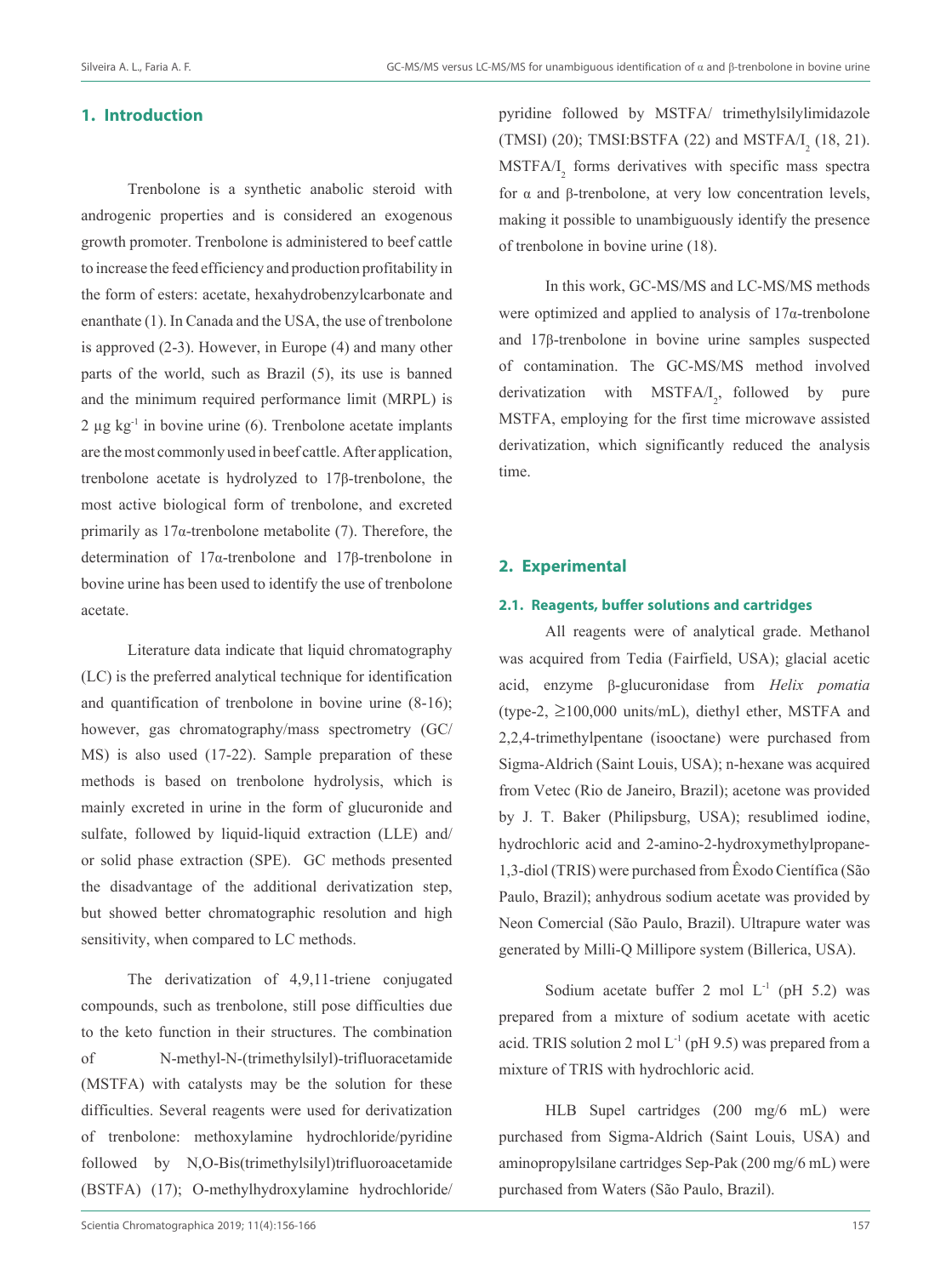# **2.2. Standards and standard solutions**

The anabolic standards  $\alpha$ -trenbolone ( $\alpha$ TB) and β-trenbolone (βTB) were acquired from Toronto Research Chemicals (North York, Canada). The internal standard methyltestosterone-D3 (MTT-D3) was acquired from RVIM National Institute for Public Health and the Environment (Bilthoven, The Netherlands).

Individual stock standard solutions were prepared at a concentration of  $200 \mu g$  mL $^{-1}$  by dissolving the mass of each compound in methanol. The anabolic working standard solution was prepared by diluting the stock standard solution in methanol to a final concentration of 0.10  $\mu$ g mL<sup>-1</sup>. All solutions were stored at -20°C.

#### **2.3. Instrumentation**

The samples were incubated (TE-420EI Tecnal incubator, Piracicaba, Brazil), centrifuged (CR4i Thermo Electron Corporation centrifuge Ohio, USA) and shaken in a vortex (Ika Genius 3, Wilmington, USA). Next, the samples were dried in a shaking bath (BT-25 Yamato, Tokyo, Japan), derivatized in microwave oven (Philco PMS25N2, Pennsylvania, USA) and, finally, dried in a sample concentrator (Dri-Block DB-3 Techne, Stone, UK).

#### **2.4. LC-MS/MS system**

LC-MS/MS system consisted of a Agilent 1200 series liquid chromatography system equipped with an autosampler and a quaternary pump (Agilent Technologies, Santa Clara, USA) coupled to an API 5000 triple quadrupole mass spectrometer with a turbo ion spray interface (Applied Biosystems, Foster City, USA). Both systems and data treatment were controlled by Analyst 1.5.1 software (Applied Biosystems, Foster City, USA). Separation was achieved on a Poroshell 120 EC-C18 column (50 x 3.0 mm, 2.7 µm) (Agilent Technologies, Santa Clara, USA) using an Acquity UPLC BEH C18 vanguard pre-column (5 x 2.1 mm, 1.7  $\mu$ m) (Waters, Milford, USA). Flow rate used was

0.7 mL min<sup>-1</sup>, column temperature was set at 40  $^{\circ}$ C and injection volume was 10 µL. A gradient elution programmer was used with solvent A (ultrapure water) and solvent B (methanol) as follows: from 0 to 0.50 min, the percentage of B was kept at 60% and linearly increased to 80% up to 2.50 min; from 2.50 to 2.51 min, B linearly increased to 100% and was kept constant up to 3.00 min; from 3.00 to 4.50 min, B linearly decreased to 60%, and was kept up to 6 min. Electrospray ionization was operated in the positive mode, and the source block temperature was set at 600 ºC with a capillary voltage of 5.5 kV. Nitrogen gas was used as desolvation agent and as nebulizer gas at a flow rate of 50 psi, and argon was used as collision gas at a flow rate of 4 psi. Date acquisition was performed in selected reaction monitoring (SRM) and two characteristic SRM transitions were monitored for each analyte. For αTB and βTB, the precursor ion was 271.2 *m/z* and product ions were 199.2 and 253.2 *m/z*, with declustering potential of 101 and 100 V, collision energy of 37 and 39 V and collision cell exist potential of 24 and 14 V, respectively. For MTT-D3, the precursor ion was 306.3 *m/z* and product ion was 91.0, with declustering potential of 111 V, collision energy of 39 V and collision cell exist potential of 20 V.

## **2.5. GC-MS/MS system**

GC-MS/MS system consisted of a gas chromatography 7890B with triple quadrupole mass spectrometer 7000C (Agilent Technologies, Santa Clara, USA). Separation was performed in a column HP-5MS (30 m, 0.25 mm I.D., film thickness 0.25  $\mu$ m) from J & W column (Agilent Technologies, Santa Clara, USA), using helium (White Martins, Belo Horizonte, Brazil) as carrier gas. The chromatographic method used was optimized and validated by our group (23). The electronic beam on the mass spectrometer was set at 70 eV in the electron ionization mode and was operated in the SRM mode. The selected precursor ions were 442.0 and 449.0 *m/z* and product ions were 352.0 and 323.0 *m/z* for αTB and βTB, respectively, and collision energy was 25 eV.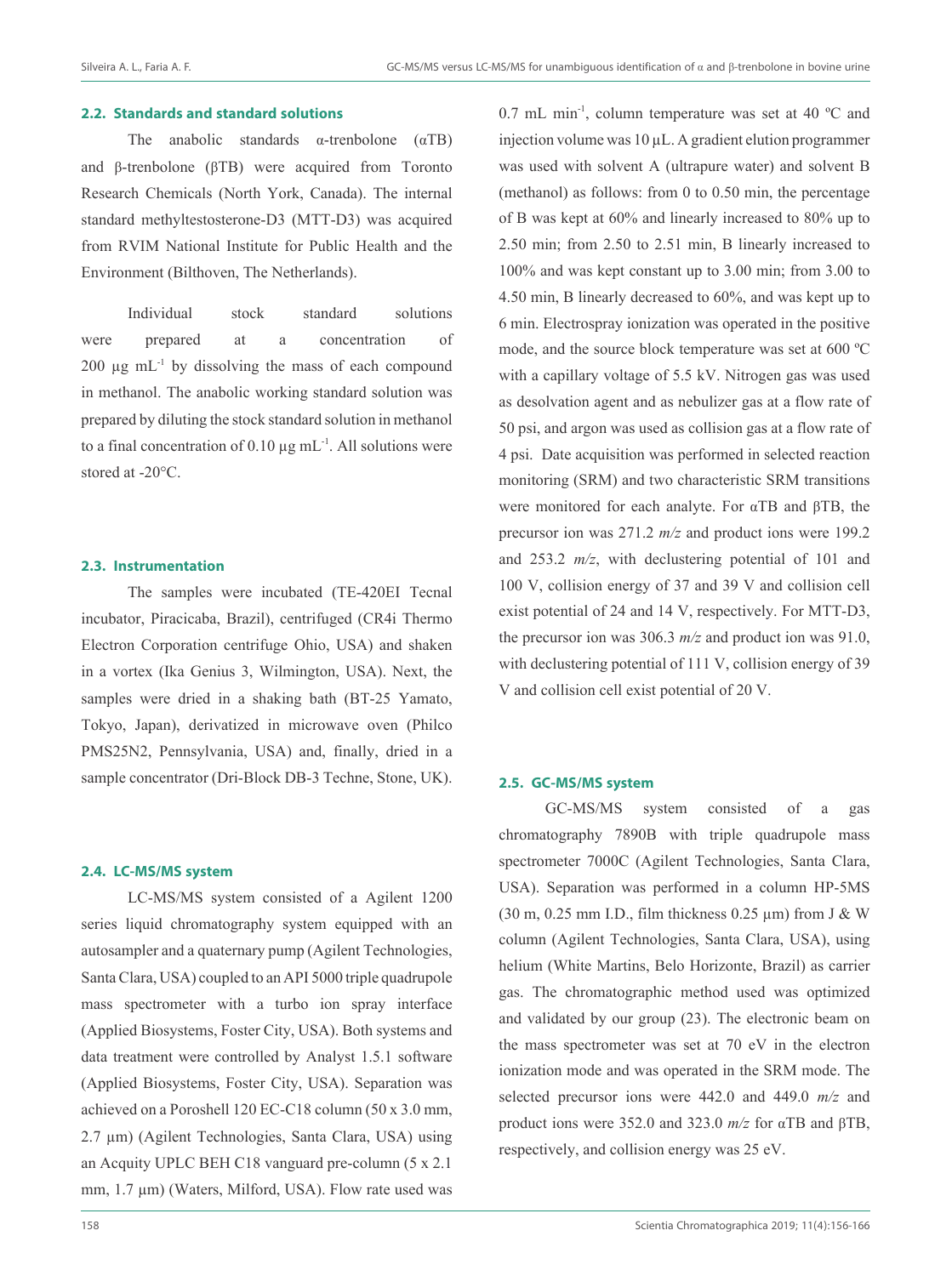#### **2.6. Sample preparation**

The enzymatic hydrolysis, extraction and clean-up procedures consisted of: [1] 2 mL sodium acetate buffer and 50 µL β-glucuronidase from *Helix pomatia* were added to 5 mL of bovine urine for enzymatic hydrolysis, performed in an incubator under gentle stirring at 37.5 °C for 16 h; [2] next, pH was adjusted to 9.5 by adding 4 mL TRIS solution; [3] 5 mL diethyl ether were added for analyte extraction, then, a mixture was vortexed for 30 s and centrifuged at 4000 rpm for 10 min; [4] the organic phase was transferred to a 15 mL flask. This procedure was repeated once more and the organic phases were combined; [5] the extract was evaporated to dryness under nitrogen stream in shaking bath at 50 °C and the residue was redissolved with a mixture of 1.5 mL of methanol and 3 mL of ultrapure water; [6] 2 mL of hexane were added to the extract, which was vortexed for 30 s and centrifuged at 4000 rpm for 10 min and, then, the organic phase was discarded. This procedure was repeated once more and the aqueous phases were combined; [7] the extract was transferred to a HLB cartridge (pre-conditioned with 5 mL of methanol and 5 mL of ultrapure water), which was washed with 5 mL of ultrapure water and 5 mL of methanol/water (55:45 v/v) solution; [8] the aminopropylsylane cartridge (pre-conditioned with 5 mL of methanol and 5 of mL acetone) was coupled to the HLB cartridge, and the analytes were eluted with 5 and 3 mL of acetone, consecutively; [9] the eluate was evaporated to dryness under nitrogen stream in shaking bath at 50 °C, and residue was re-dissolved with 500 µL of methanol/water (55:45 v/v) solution, vortexed for 30 s and transferred to a vial and injected in the LC-MS/MS system. For GC-MS/MS analysis, this extract was dried under nitrogen stream in a sample concentrator at 60 °C and conducted to derivatization.

For blank bovine urine samples, an aliquot of the working standard solution was added before step [1].

#### **2.7. Derivatization for GC/MS/MS system**

Derivatization with  $MSTFA/I<sub>2</sub>$ , followed by pure MSTFA, consisted of: [1] 15  $\mu$ L of MSTFA/I<sub>2</sub> (0.3%) m/v) were added to the dry extract, vortexed and kept at rest at room temperature for 5 min; [2] the mixture was dried under nitrogen stream in a sample concentrator at 60 °C. Then, 25 µL of pure MSTFA were added, vortexed and derivatized using a conventional microwave oven for 2 min at 900 W; [3] the mixture was again evaporated to dryness under nitrogen stream in a sample concentrator at 60 °C and the derivatized residue was re-dissolved in 100 µL of isooctane, and was then injected in the GC-MS/ MS system.

# **2.8. Experiments to determine linearity, recovery and precision**

The calibration curves were prepared at six concentration levels (1.0; 1.5; 2.0; 2.5; 3.0 and 4.0  $\mu$ g kg<sup>-1</sup>) by spiking blank bovine urine samples with working standard solution volumes ranging from 0 to 200 µL. For LC-MS/MS analysis, 100 µL of internal working standard solution were added to each point, and the ratio of the analyte peak areas to the internal standard peak area was employed in the preparation of the calibration curves. For GC-MS/MS analysis, analyte peak areas were used in the preparation of the calibration curves. Each point of the calibration curve was prepared in triplicate and the analytes were extracted according to the procedure previously described. The F-test was applied at 95% confidence level to evaluate the homogeneity of the response variances and the determination coefficient  $(R<sup>2</sup>)$ for linear fit of the curves (24).

To evaluate precision and recovery, aliquots of 5.0 mL blank bovine urine were spiked at levels 1.0 and 1.5 x MRPL, in six replicates. The experiment was repeated by a second analyst on another day to evaluate intermediate precision. Recovery was calculated by the ratio between estimated concentration and nominal concentration. Precision was estimated from the relative standard deviation (RSD) of the estimated concentrations for six replicates at each level intra-day (repeatability) and for the results inter-day and inter-analyst (intermediate precision).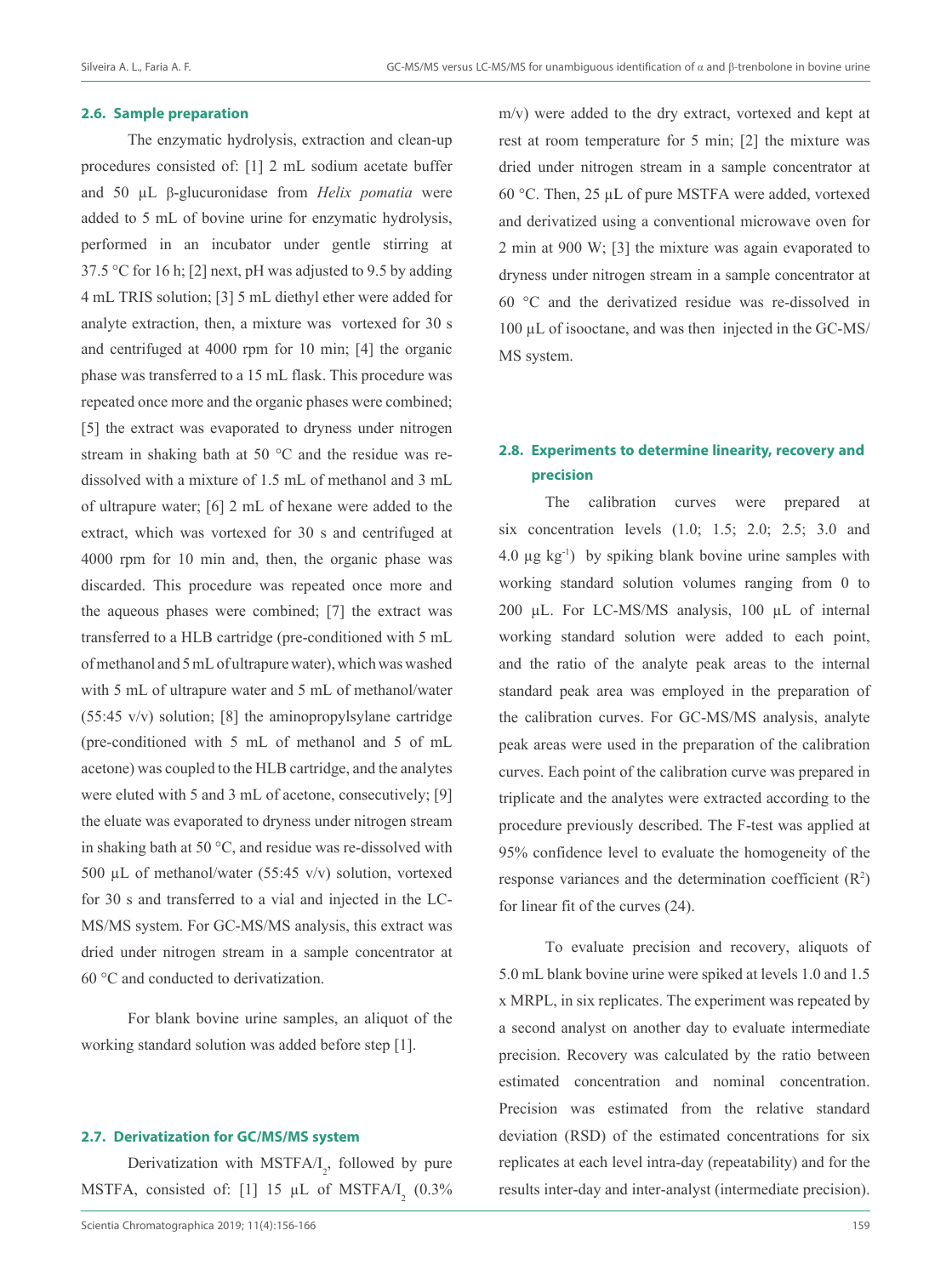# **3. Results and Discussion 3.1. LC-MS/MS analysis**

In the LC-MS/MS analysis, 5 bovine urine samples presented intense signals for αTB and minor signals for βTB, for both the quantification transition (271.4→199.2) and the confirmation transition  $(271.4 \rightarrow 253.2)$ . However, small shifts in the relative retention times (2.92-3.36%) of the analytes in real samples were observed when compared with the spiked blank sample (Figure 1). These small deviations in the relative retention times, and the

fact that the quantification and identification transitions were identical, led to the suspicion that the samples were contaminated with TB. Taking into account that urine is a complex matrix, composed mainly of water, urea, creatine, ammonia and inorganic salts, other metabolites from the diet and/or medication could be present. Therefore, a substance with the same transitions as TB and similar interaction with the stationary phase of the chromatographic column may be found in the samples, generating analytical signals in the LC-MS/MS chromatogram.



**Figure 1.** LC-MS/MS chromatograms for blank bovine urine spiked with 1 μg kg<sup>-1</sup> of αTB and βTB (A) and bovine urine samples (S1, S2, S3, S4 and S5)

# **3.2. GC-MS/MS analysis**

The GC-MS/MS analysis of these samples was performed using a specific derivatization for conjugated 4,9,11-triene compounds, with  $MSTFA/I_2$  followed by pure MSTFA. GC-MS/MS chromatograms did not provide

any signal in the retention times of  $α$ TB and  $β$ TB, for the two transitions evaluated for the suspected samples (Figure 2). Thereby, this specific derivatization for conjugated 4,9,11-triene compounds is an important tool to prevent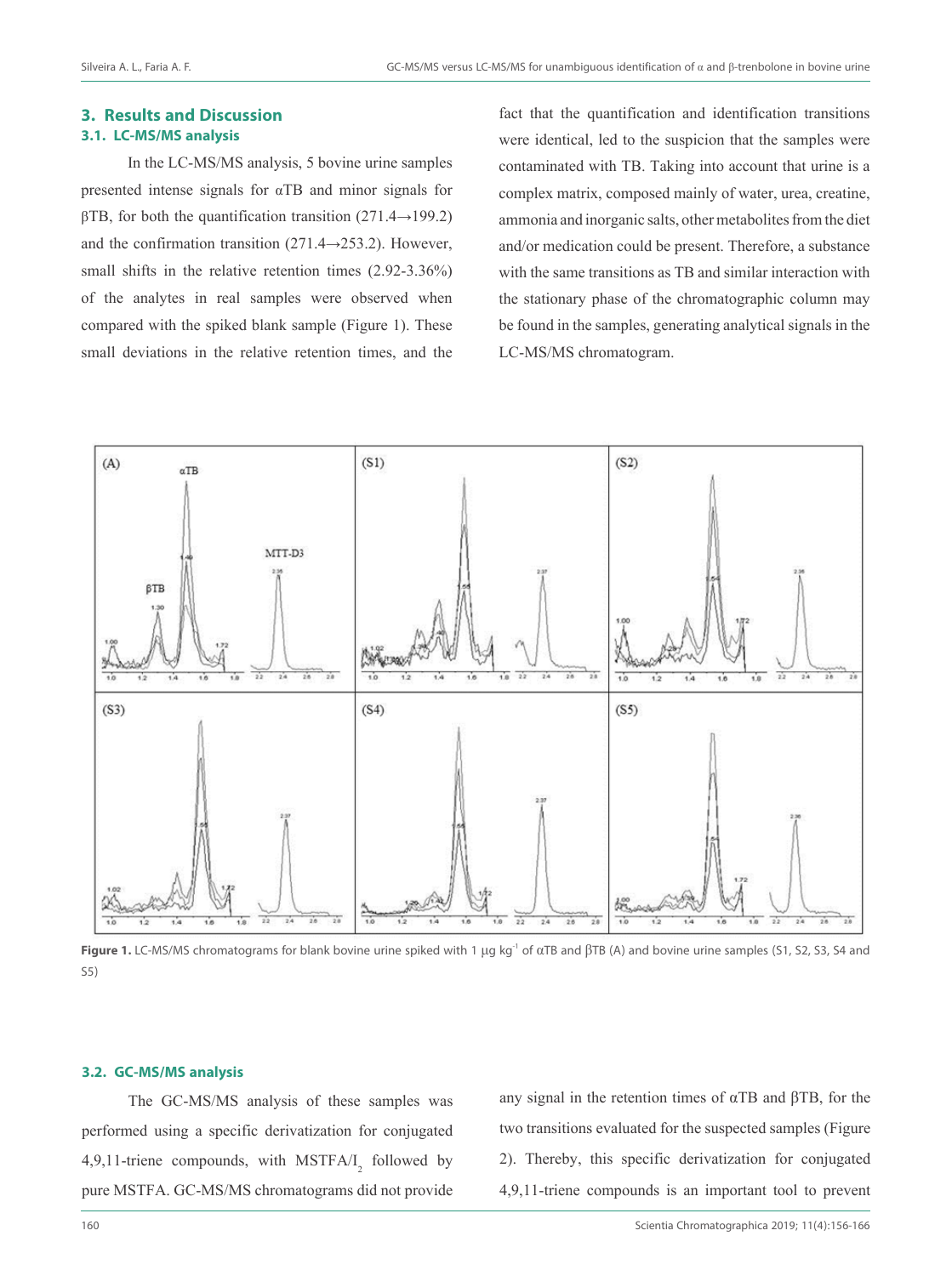false positive results for TB, despite being an additional step in sample preparation.



Figure 2. GC-MS/MS chromatograms for blank bovine urine spiked with 1 μg kg<sup>-1</sup> of αTB and βTB (A) and bovine urine samples (S1, S2, S3, S4 and S5) for quantification transition (442.0→352.0)

The derivatization reaction used in this work was based on (18, 21), exclusively for conjugated 4,9,11-triene compounds, including αTB and βTB. In the present work, the second derivatization was conducted in a microwave oven, thus providing a total reaction time (7 min) much shorter when compared to the conventional heating derivatization reaction and the derivatization reaction at room temperature, which require 43 min (21) and 90 min (18), respectively.

Full scan mass spectra for αTB and βTB in methanol, derivatized with  $MSTFA/I$ <sub>2</sub> followed by pure MSTFA, are shown in Figure 3. The fragmentation pattern was different for each isomer. The ion at *m/z* 449 was more abundant in the mass spectrum of αTB while the ion at *m/z* 442 was more abundant in the βTB mass spectrum. The base peak in the two spectra was the ion at *m/z* 73, and was attributed to the trimethylsilyl radical cation. The other significant fragments showed similar relative intensities, and the molecular ion in both spectra was measured at *m/z*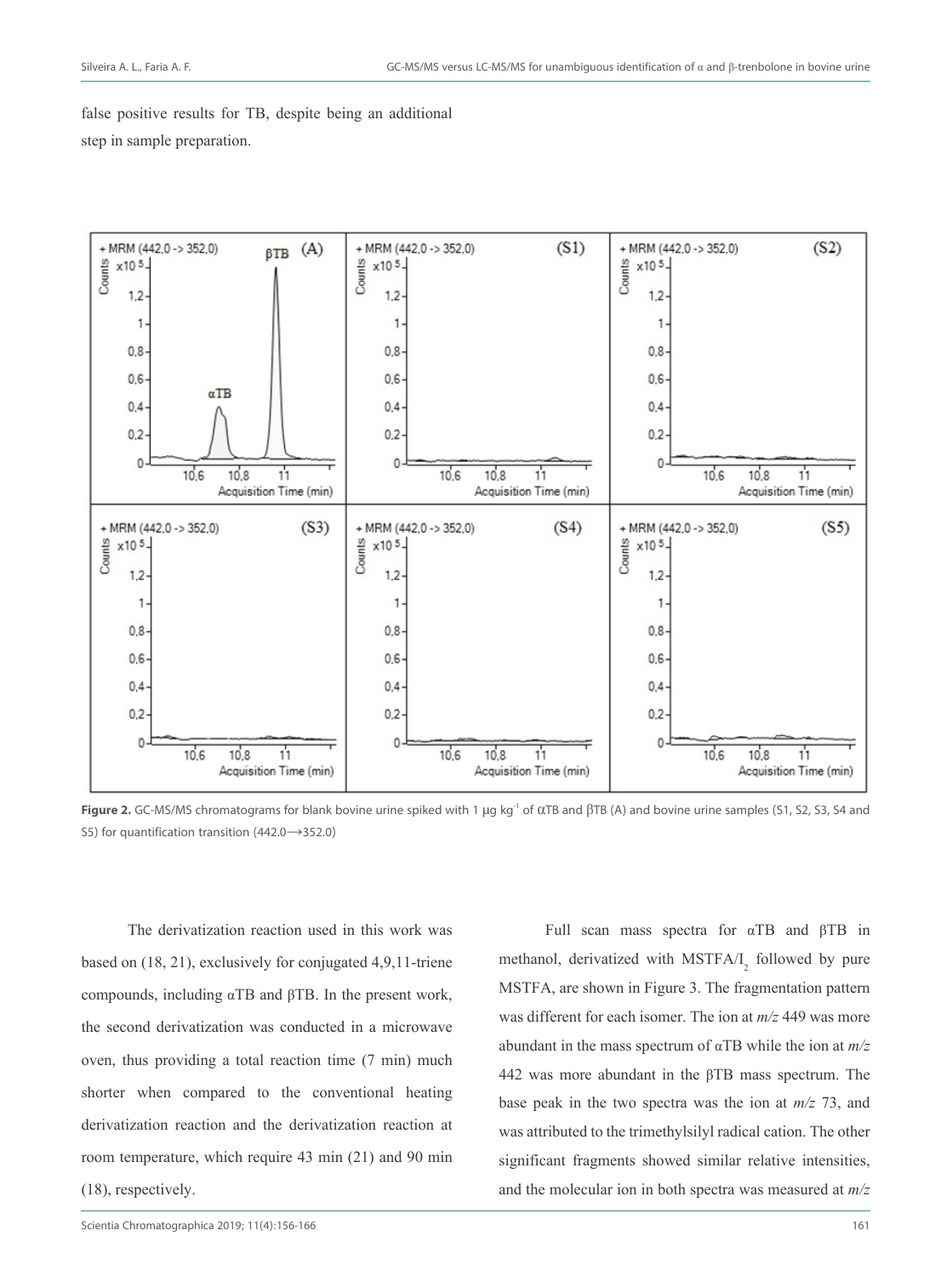### 539. These results were in agreement with the works of

Maume *et al*. (18) and Wozniak *et al*. (21).



**Figure 3.** Mass spectra of αTB (A) e βTB (B) after derivatization with MSTFA/I2 followed by pure MSTFA

Based on the full scan mass spectra (Figure 3), a mechanism was proposed (Figure 4). Its main steps are: nucleophilic attack of the carbonyl group, at the C-3 position, on the silicon atom, catalyzed by iodine; nucleophilic attack of the N-methyltrifluoracetamide group, on the carbon at the C-4 position followed by silylation of the hydroxyl group, at the C-17 position. The present proposal was in agreement with the works of Maume *et al*.

(18) and Wozniak *et al*. (21).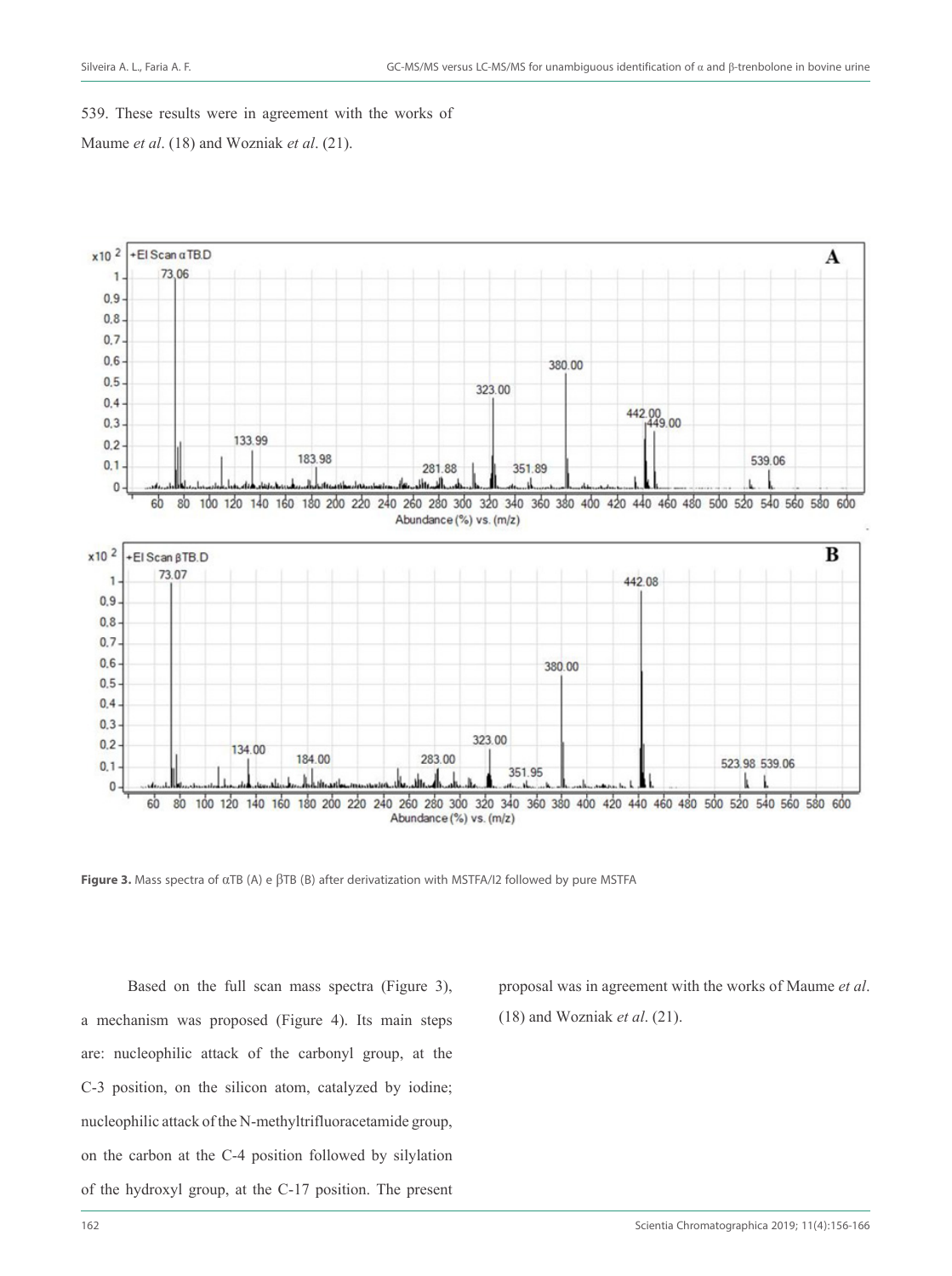

**Figure 4.** Mass Proposed mechanism for derivatization reaction of βTB with MSTFA/I<sub>2</sub> followed by pure MSTFA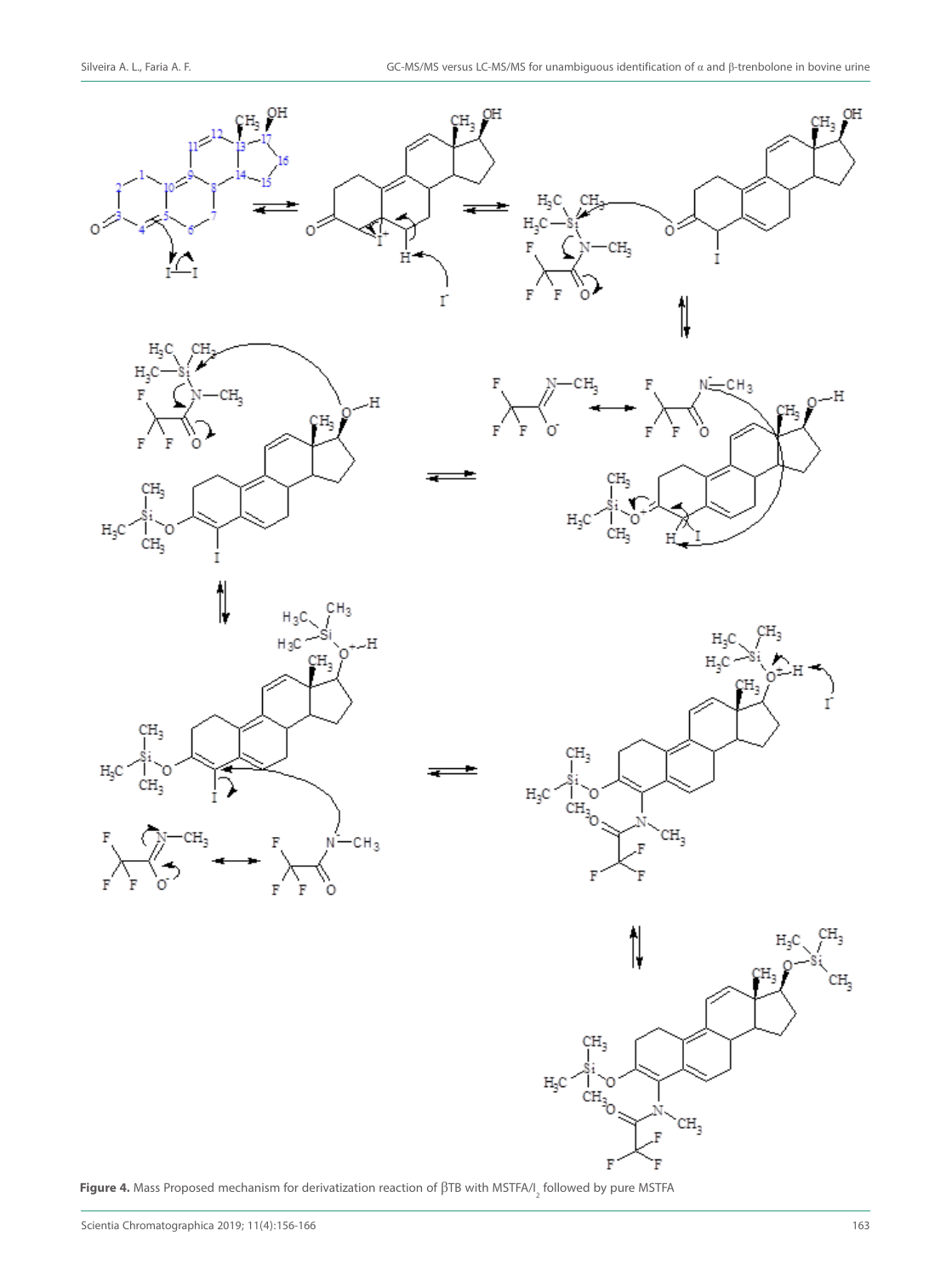#### **3.3. Linearity, recovery and precision**

In order to evaluate linearity, the F-test was applied and the response variances were considered heterogeneous for both analytes and methods. Thus, the weighted least squares approach was applied, using the inverse of the variance of each concentration level as weighting factor, and  $R^2$ -values were equal to or greater than 0.932 (Table 1).

Recovery, repeatability and intermediate precision met the following acceptance criteria of the *Codex Alimentarius*: recovery between 60-120% and repeatability with RSD lower than 30% for concentrations higher than  $1 \mu$ g kg<sup>-1</sup> (25) (Table 1).

Table 1. Parameters for evaluation of the linearity, recovery and precision of the optimized methods

|                     | <b>Analyte</b> | <b>Linearity</b> |                  |       | Intra-day condition |            |                 |            | Inter-day condition |            |                 |            |
|---------------------|----------------|------------------|------------------|-------|---------------------|------------|-----------------|------------|---------------------|------------|-----------------|------------|
| <b>Method</b>       |                | <b>Slope</b>     | <b>Intercept</b> | $R^2$ | R                   | <b>RSD</b> | R               | <b>RSD</b> | R                   | <b>RSD</b> | R               | <b>RSD</b> |
|                     |                |                  |                  |       | <b>1.0 MRPL</b>     |            | <b>1.5 MRPL</b> |            | 1.0 MRPL            |            | <b>1.5 MRPL</b> |            |
| LC-MS/<br><b>MS</b> | $\alpha$ TB    | 0.085            | $-0.017$         | 0.932 | 83.5                | 6.8        | 91.9            | 12.0       | 88.5                | 10.9       | 87.0            | 14.1       |
|                     | <b>BTB</b>     | 0.116            | 0.054            | 0.980 | 101.4               | 11.6       | 106.7           | 6.6        | 112.5               | 17.2       | 112.8           | 9.8        |
| GC-MS/<br><b>MS</b> | $\alpha$ TB    | 51065            | $-64257$         | 0.964 | 94.2                | 14.2       | 84.4            | 9.6        | 111.0               | 22.2       | 86.0            | 24.8       |
|                     | <b>BTB</b>     | 36902            | $-40042$         | 0.940 | 103.9               | 14.5       | 86.0            | 5.1        | 114.0               | 18.5       | 87.0            | 25.5       |

R: Recovery (%); RSD: Relative standard deviation (%)

# **4. Conclusions**

The analysis of the real samples allowed the comparison of GC-MS/MS and LC-MS/MS methods for identification and quantification of αTB and βTB in bovine urine. The GC-MS/MS analysis confirmed the absence of anabolic steroid in these samples, indicating that the LC-MS/MS and GC-MS/MS methods can be complementary. Although the GC-MS/MS analysis is more time taking, it can be employed to investigate suspected results obtained by LC-MS/MS analysis, with more specificity.

## **Acknowledgements**

The authors would like to acknowledge the Minas Gerais Research Funding Foundation (process: CAG-APQ-01049-15) and Coordination for the Improvement of Higher Education Personnel (CAPES) for financial support.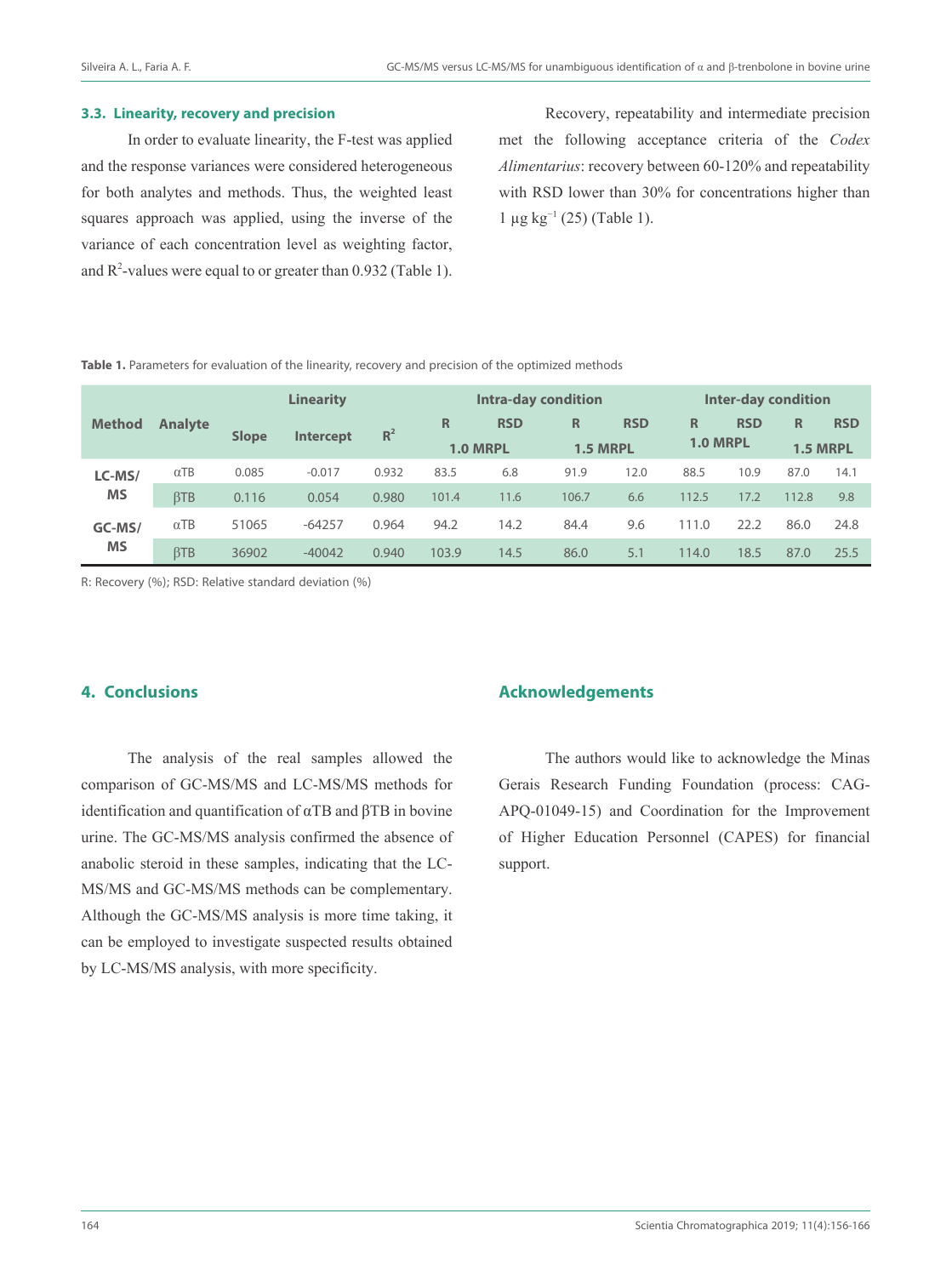#### **References**

- [1] Llewellyn W (2011). Anabolics. Molecular Nutrition LLC, Jupiter
- [2] https://www.canada.ca/en/health-canada/services/drugs-health-products/veterinary-drugs/maximum-residue-limits-mrls/listmaximum-residue-limits-mrls-veterinary-drugs-foods.html. Accessed: 06 Nov 2019
- [3] Maximum Residue Limits (MRLs) and Risk Management Recommendations (RMRs) for Residues of Veterinary Drugs in Foods. CAC/MRL 2-2015. Updated as at the 38th Session of the Codex Alimentarius Commission (July 2015).
- [4] European Community, Council Directive 96/22/EC. Off. J. Eur.Commun. 1996, *L 125*, 3.
- [5] Instrução Normativa N° 55, de 01 de dezembro de 2011. Ministério da Agricultura, Pecuária e Abastecimento. Secretaria de Defesa Agropecuária, Brasil.
- [6] Instrução Normativa N° 09, de 21 de fevereiro de 2017. Ministério da Agricultura, Pecuária e Abastecimento. Secretaria de Defesa Agropecuária, Brasil.
- [7] Blackwell BR, Johnson BJ, Buser MD, Cobb GP, Smith PN. Transformation kinetics of trenbolone acetate metabolites and estrogens in urine and feces of implanted steers. Chemosphere. 2015;138:901–907. Available from: https://doi.org/10.1016/j. chemosphere.2014.10.091
- [8] Dickson LC, MacNeil JD, Reid JA, Neiser CD, Fesser ACE. Internal validation of screening methodology for residues of epitrenbolone, trenbolone, epi-nortestosterone and nortestosterone in bovine urine using immunoaffinity cartridges for sample cleanup. Anal Chim Acta. 2002;473:111–118. Available from: https://doi.org/10.1016/S0003-2670(02)00974-1
- [9] Van Poucke C, Van Peteghem C. Development and validation of a multi-analyte method for the detection of anabolic steroids in bovine urine with liquid chromatography–tandem mass spectrometry. J Chromatogr B. 2002;772:211–217. Available from: https://doi.org/10.1016/S1570-0232(02)00090-9
- [10] Buiarelli F, Cartoni GP, Coccioli F, De Rossi A, Nerib B. Determination of trenbolone and its metabolite in bovine fluids by liquid chromatography–tandem mass spectrometry. J Chromatogr B. 2003;784:1–15. https://doi.org/10.1016/S1570-0232(02)00435-X
- [11] Van Poucke C, Van De Velde M, Van Peteghem C. Combination of liquid chromatography/tandem mass spectrometry and gas chromatography/mass spectrometry for the detection of 21 anabolic steroid residues in bovine urine. J Mass Spectrom. 2005;40:731–738. https://doi.org/10.1002/jms.845
- [12] Blokland MH, Zoontjes PW, Sterk SS, Stephany RW, Zweigenbaumb J, van Ginkel LA. Confirmatory analysis of Trenbolone using accurate mass measurement with LC/TOF-MS. Anal Chim Acta. 2008;618:86–93. Available from: https://doi.org/10.1016/j. aca.2008.04.040
- [13] Gasparini M, Curatolo M, Assini W, Bozzoni E, Tognoli N, Dusi G. Confirmatory method for the determination of nandrolone and trenbolone in urine samples using immunoaffinity cleanup and liquid chromatography-tandem mass spectrometry. J Chromatogr A. 2009;1216:8059-8066. Available from: https://doi.org/10.1016/j.chroma.2009.04.075
- [14] Wozniak B, Matraszek-Zuchowska I, Zmudzki J. LC-MS/MS fast analysis of androgenic steroids in urine. Anal Bioanal Chem. 2012;403:2965–2972. Available from: https://doi.org/10.1007/s00216-012-5859-0
- [15] Fernández-Arauzo L, Pimentel-Trapero D, Hernández-Carrasquilla, M. Simultaneous determination of resorcylic acid lactones, β and α trenbolone and stilbenes in bovine urine by UHPLC/MS/MS. J Chromatogr B. 2014;973:89–96. Available from: https:// doi.org/10.1016/j.jchromb.2014.10.002
- [16] Jacob CC, Dervilly-Pinel G, Biancotto G, Monteau F, Le Bizec B. Global urine fingerprinting by LC-ESI(+)-HRMS for better characterization of metabolic pathway disruption upon anabolic practices in bovine. Metabolomics. 2015;11:184–197. https:// doi.org/10.1007/s11306-014-0685-3
- [17] Van Vyncht G, Gaspara P, DePauw E, Maghuin-Rogister G. Multi-residue screening and confirmatory analysis of anabolic steroids in urine by gas chromatography coupled with tandem mass spectrometry. J Chromatogr A. 1994;683:67-74. Available from: https://doi.org/10.1016/S0021-9673(94)89103-6
- [18] Maume D, Le Bizec B, Marchand P, Montrade MP, Andre F. N-Methyl-N-alkylsilyltrifluoroacetamide–I<sub>2</sub> as a new derivatization reagent for anabolic steroid control. Analyst. 1998;123:2645–2648. Available from: https://doi.org/10.1039/A805217D
- [19] Bagnati R, Fanelli R. Determination of 19-nortestosterone, testosterone and trenbolone by gas chromatography-negative-ion mass spectrometry after formation of the pentafluorobenzylcarboxymethoxime-trimethylsilyl derivatives. J Chromatogr A. 1991;541:325-334. Available from: https://doi.org/10.1016/S0021-9673(01)88656-8